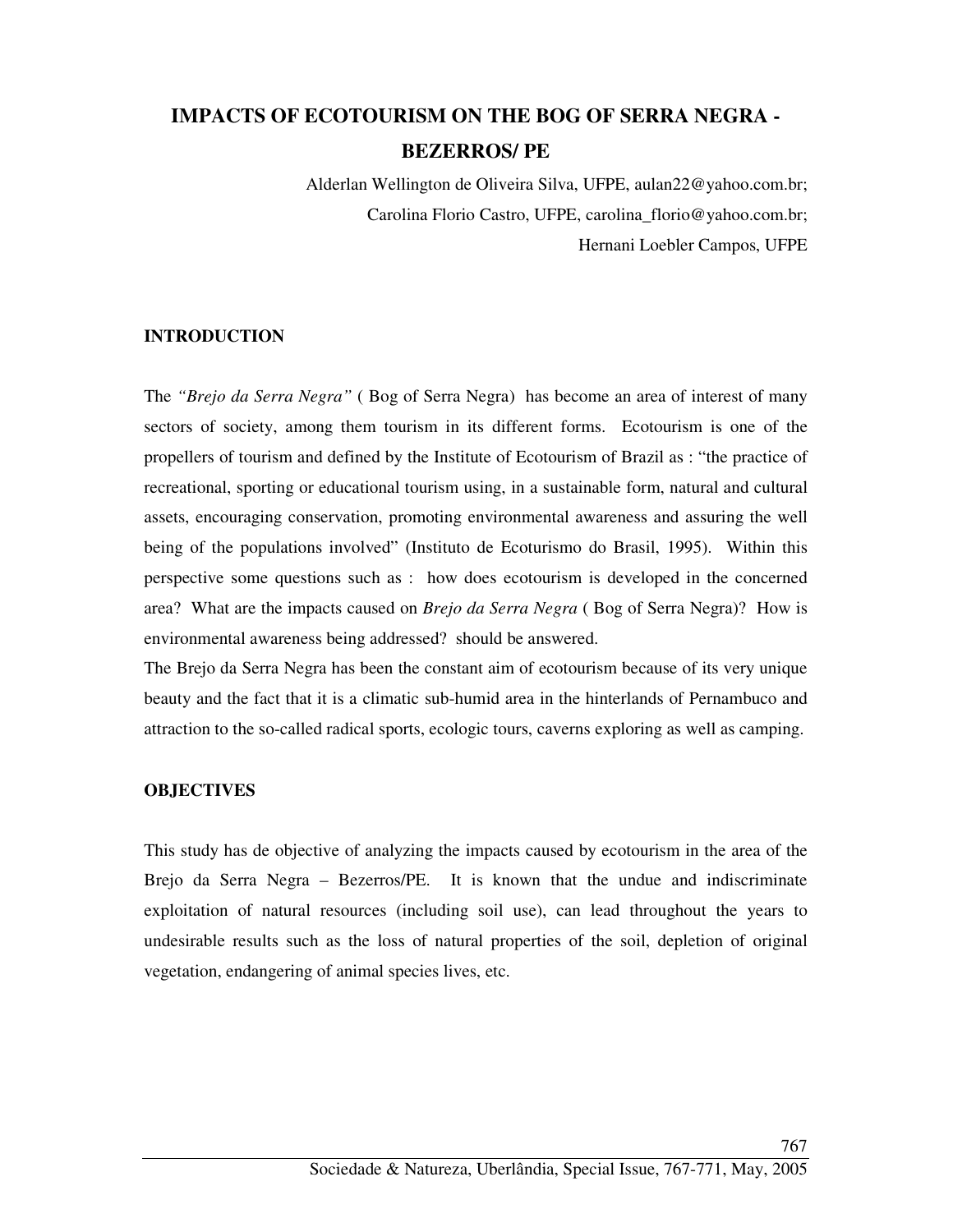### **METHODOLOGY**

Methodological resources used were initiated through a bibliographic survey followed by location visits with the application of interviews. Afterwards, a survey of ecotourism features, potentialities and local infrastructure where ecotourism is an alternative for development was performed.

## **LOCATION**

*Brejo da Serra Negra* (photo 1) is located in the municipality of Bezerros (photo 2) inserted in the mesoregion of the Hinterland of Pernambuco , and micro-region of the Ipojuca Valley (map 1 ). It is approximately 100 km from the capital of the State, Recife.



Photo 1: View of the Bog of Serra Negra



Photo 2: Bezerros' Downtown / PE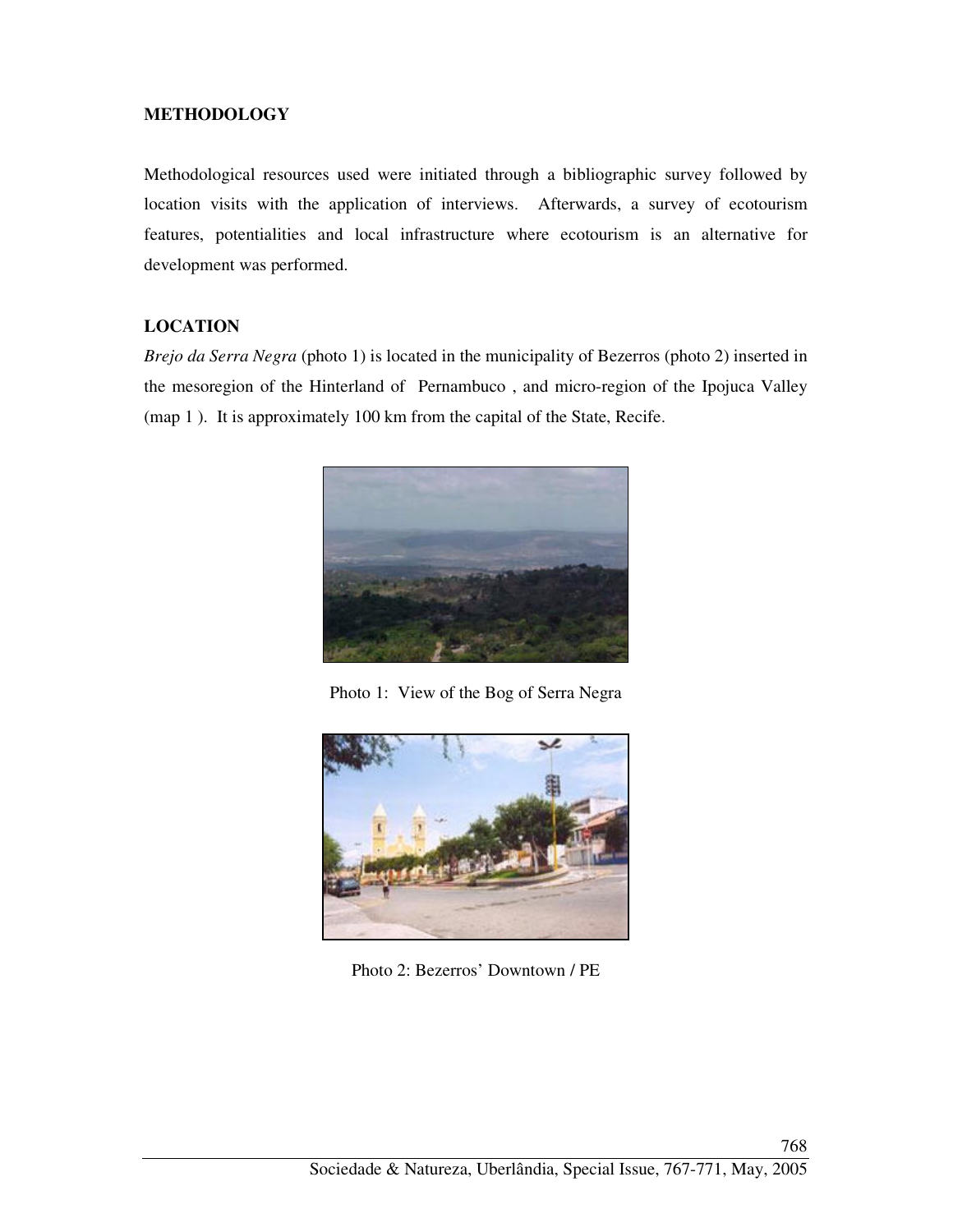

 Map 1: Map of micro-region of the Ipojuca Valley Source: http://www.citybrazil.com.br/pe/regioes/valeipojuca/index.htm

Brejos – Marshlands : A Definition

In Brazil the word "brejo" has different meanings depending of the region. In the South and Southeast "brejo" is understood as marshland or susceptible to flooding. In the Northeast, the meaning is different for it represents an exceptional area, humid and this humidity distinguishes it from the vicinities. " Although in the Southeast and South "brejos" correspond to small flooded areas, in the Northeast they represent humid areas within a domain of climates where water is scarce, that is, sub-humid and semi-arid climates"(COUTINHO, 1982).

Another outstanding feature of the Northeastern "brejos" is that this different area is favorable in terms of human settlement as well as in terms of the economy, therefore, valuable within a regional context.

Formed by the effects of altitude (relief) in the case of Serra Negra of 800 to 960 m, exposure (humid mass) the Brejo da Serra Negra possesses a micro-climate differentiating it as well. These features are revealed through the axiom: "vegetation mirrors the climate". Therefore, the pluvial-nebular forest characterizes these areas of exception present in Serra Negra. Ecotourism X Impacts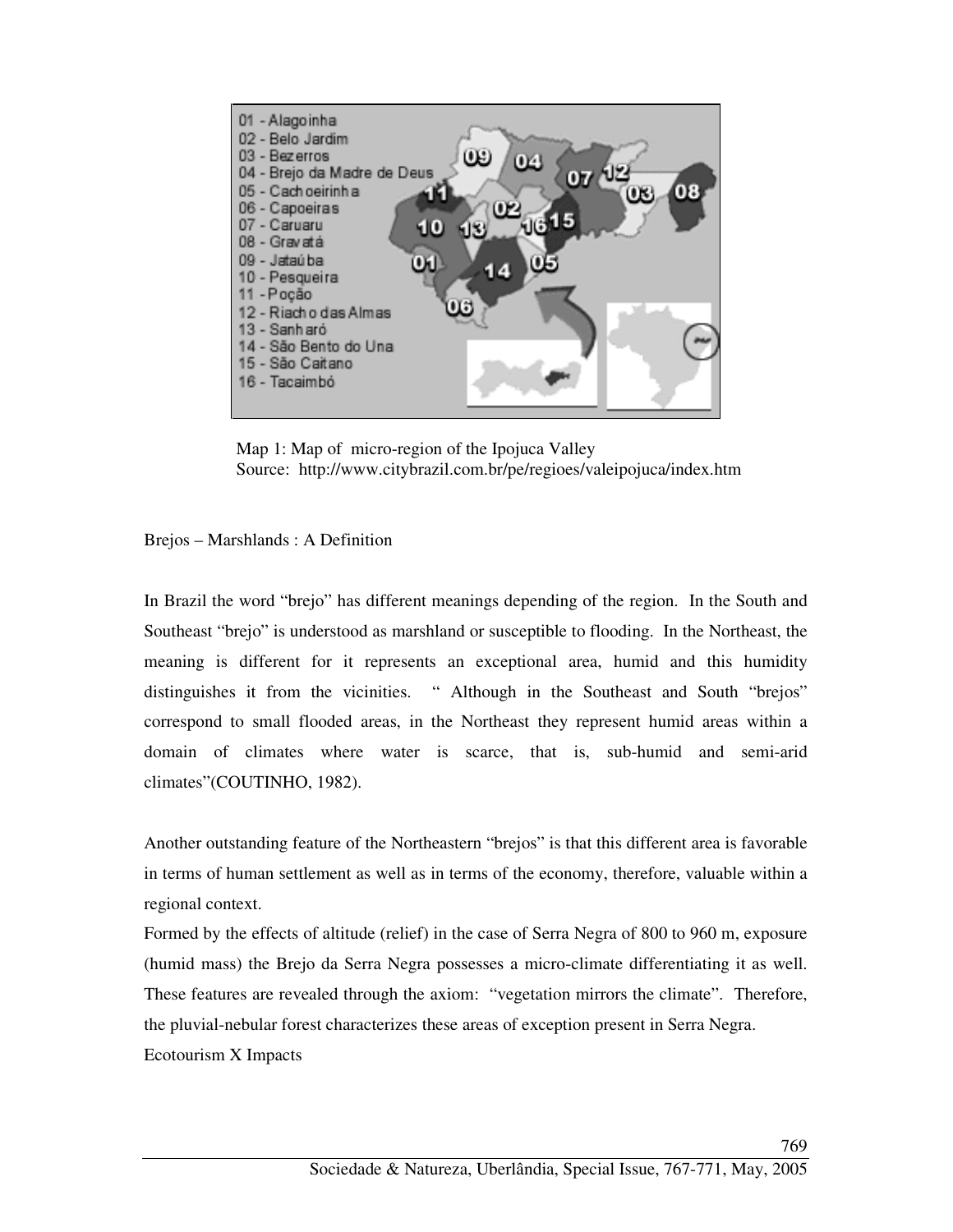Brejo da Serra Negra is much sought after for the practice of ecotourism due to its natural characteristics as quoted above, but the non-compliance to some of the assumptions of care for Nature that are in the core of ecotourism itself, endangers the natural assets of that area.

There are policies related to local planning concerning the building of houses, therefore, prohibiting construction in the reservation areas of the Atlantic Forest, the building of houses with more than one story high, allowing only for ground edifications establishing a limit of space between them. But, concerning ecotourism nothing has really been done.

The lack of policies for ecotourism gives room for area degradation due to no law enforcement and tourists' orientation in the location causing private groups to freely exploit the area.

Trails for ecologic tours are indiscriminately opened degrading vegetal coverage and impacting the soil; for once uncovered it becomes frail and susceptible to erosion during rainfall. Solid wastes discarded on the way are always a problem for they interfere in soil dynamics. People camping at the location are often found without the support of specialized personnel (guides) who would probably orient campers in the improvement of local conservation. ( photo 3)



Photo 3 – Entrance of the "Love Cave", a very famous place among ecotourists.

# **FINAL CONSIDERATIONS**

*Brejo da Serra Negra* is an area calling the attention of many sectors of society, among them tourism in its different forms. Considering this reality, policies should be urgently created and implemented to protect the location as well as education and inspection of activities taking place to assure the integrity of soil, vegetation and the natural assets of the Brejo.

770